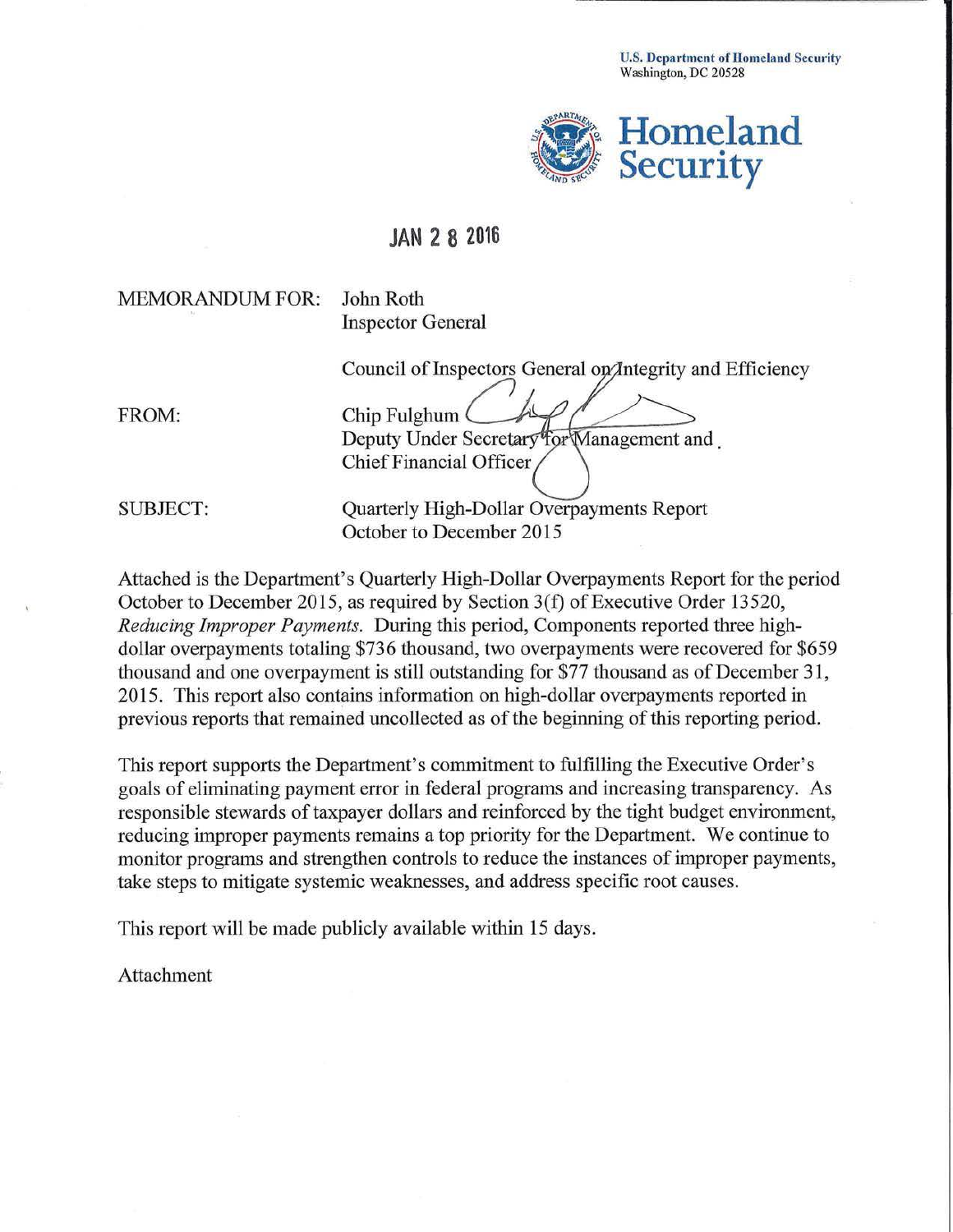|             | <b>Department of Homeland Security</b><br><b>High-Dollar Overpayments Report</b><br>for the Quarter Ending December 31, 2015<br><b>Current Quarter Activity</b> |             |       |                                                                             |                                                                                                                                                                                                                                                                               |                      |                                     |                                                                                                                                                                                                                                                                                                                                                                      |                    |                                                         |                   |                    |                   |                       |                     |                                                      |                        |                                        |
|-------------|-----------------------------------------------------------------------------------------------------------------------------------------------------------------|-------------|-------|-----------------------------------------------------------------------------|-------------------------------------------------------------------------------------------------------------------------------------------------------------------------------------------------------------------------------------------------------------------------------|----------------------|-------------------------------------|----------------------------------------------------------------------------------------------------------------------------------------------------------------------------------------------------------------------------------------------------------------------------------------------------------------------------------------------------------------------|--------------------|---------------------------------------------------------|-------------------|--------------------|-------------------|-----------------------|---------------------|------------------------------------------------------|------------------------|----------------------------------------|
| Component   | Recipient<br>Type (Entity<br>or Individual)                                                                                                                     | City        | State | Program(s)<br>Responsible                                                   | <b>Recovery Actions</b><br>Taken or Planned                                                                                                                                                                                                                                   | Category (Bill)      | Cause of<br>Overpayment<br>Category | Why the Overpayment Occurred And Actions to Prevent<br>Reoccurrence                                                                                                                                                                                                                                                                                                  | Payment Date       | High \$ Overpayment Date Overpayment<br>Date Identified | Recouped          | <b>Amount Paid</b> | Correct<br>Amount | Overpayment<br>Amount | Recovered<br>Amount | <b>Waived Amount or</b><br>Documentation<br>Received | Outstanding<br>Balance | Days taken to<br>Recoup<br>Overpayment |
| OPS         | Entity                                                                                                                                                          | Bedford     | MA    | Office of Applied<br>Technology                                             | The finance center was contacted on 12/17/15 regarding two payments for the same<br>invoice: one payment was received on 11/25/15 and the other on 12/10/2015. The<br>finance center provided reimbursement details to the vendor and the funds were<br>recreated on 12/20/15 | Duplicate Invoice    | Vendor Billing Error                | The vendor submitted the same invoice to two different Components within the<br>Department of Homeland Security: Management Office of Applied Technology<br>and Science and Technology. Both Components have services performed with<br>the vendre                                                                                                                   | December 10, 2015  | December 17, 2015                                       | December 29, 2015 | \$543,737.49       | \$0.00            | \$543,737.49          | \$543,737.49        | \$0.00                                               | \$0.00                 | $\infty$                               |
| <b>USCG</b> | Individual                                                                                                                                                      | Houston     | Texas | Coast Guard Pay 8<br>Personnel - Military<br>Active & Reserve<br>Pay Office | Payroll deduction at maximum rate                                                                                                                                                                                                                                             | Instigible Recipient | Entitlement Error                   | Member paid in confinement status from 10 Sep 2014 through 7 Jul 2015, while<br>appeal was pending. Member lost the court martial appeal and owes for pay plus<br>a court ordered fine. A debt letter has been sent to the member requesting<br>payment.                                                                                                             | July 15, 2015      | December 17, 2015                                       |                   | \$76,905.38        | \$0.00            | \$76,905.38           | \$0.00              | \$0.00                                               | \$76,905.38            |                                        |
| <b>USCG</b> | Entry                                                                                                                                                           | Baton Rouge | $\pm$ | National Pollution<br>Funds Career                                          | Refund check received from the vendor on 10/19/15.                                                                                                                                                                                                                            | Invoice              | Incorrect vendor<br>payment.        | The incorrect vendor (Louisianna State Police) was paid by FINCEN in error. As<br>of 10/19/15, payment has been recouped from Louisiana State Police and<br>payment was reissued to the correct vendor. To prevent reoccurance, the<br>responsible supervisor provided team training, re-emphasizing the importance of<br>adhering to established internal controls. | September 25, 2015 | October 6, 2015                                         | October 19, 2015  | \$115, 104.18      | \$0.00            | \$115,104.18          | \$115,104.18        | \$0.00                                               | \$0.00                 | 13                                     |
|             |                                                                                                                                                                 |             |       |                                                                             |                                                                                                                                                                                                                                                                               |                      |                                     |                                                                                                                                                                                                                                                                                                                                                                      |                    |                                                         | Total             | \$735,747.05       | \$0.00            | \$735,747.05          | \$658,841,67        | \$0.00                                               | \$76,905,38            |                                        |

1/29/2016 Page 1 of 4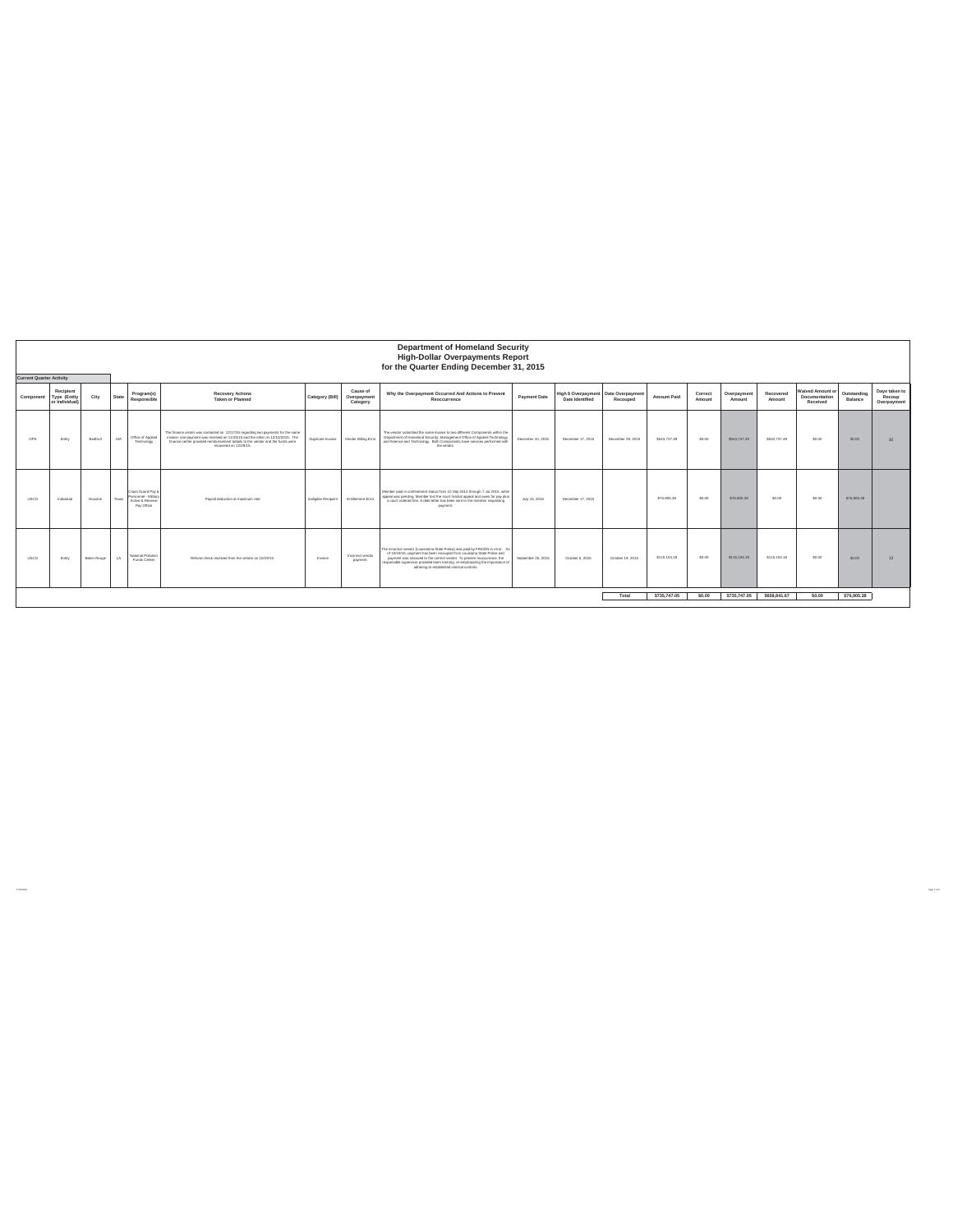|              | <b>Department of Homeland Security</b><br><b>High-Dollar Overpayments Report</b><br>for the Quarter Ending December 31, 2015 |                                                           |             |                                                                                 |                                                                                                                                                                                                                                                                                                                                                                                                          |                     |                                               |                    |                         |                           |                     |                                                       |                            |                     |
|--------------|------------------------------------------------------------------------------------------------------------------------------|-----------------------------------------------------------|-------------|---------------------------------------------------------------------------------|----------------------------------------------------------------------------------------------------------------------------------------------------------------------------------------------------------------------------------------------------------------------------------------------------------------------------------------------------------------------------------------------------------|---------------------|-----------------------------------------------|--------------------|-------------------------|---------------------------|---------------------|-------------------------------------------------------|----------------------------|---------------------|
|              |                                                                                                                              | Debts Under Collection by DHS - Prior Quarter Outstanding |             |                                                                                 |                                                                                                                                                                                                                                                                                                                                                                                                          |                     |                                               |                    |                         |                           |                     |                                                       |                            |                     |
| Component    | Recipient<br>Type (Entity<br>or<br>Individual)                                                                               | City                                                      | State       | Program(s)<br>Responsible                                                       | Recovery Action Taken or Planned                                                                                                                                                                                                                                                                                                                                                                         | <b>Payment Date</b> | <b>High \$ Overpayment</b><br>Date Identified | <b>Amount Paid</b> | Correct<br>Amount       | <b>Overpayment Amount</b> | Recovered<br>Amount | Amount waived or<br>determined to be<br>uncollectable | <b>Outstanding Balance</b> | Days<br>Outstanding |
| <b>FLETC</b> | Individual                                                                                                                   | Glynco                                                    | GA          | Human Capital Division                                                          | A debt has been created with National Finance Center                                                                                                                                                                                                                                                                                                                                                     | March 26, 2014      | April 4, 2014                                 | \$36,725.84        | \$0.00                  | \$36,725.84               | \$1,000.00          | \$0.00                                                | \$35,725.84                | 636                 |
| <b>USCG</b>  | Individual                                                                                                                   | Aurora                                                    | $_{\rm CO}$ | oast Guard Pay & Personnel<br>Military Active & Reserve Pay<br>Office           | Payroll deduction at maximum rate                                                                                                                                                                                                                                                                                                                                                                        | January 1, 2015     | March 9, 2015                                 | \$37,254.30        | \$0.00                  | \$37,254.30               | \$2,459.99          | \$0.00                                                | \$34,794.31                | 297                 |
| <b>USCG</b>  | Individual                                                                                                                   | St. Johns                                                 | FL.         | Coast Guard Pay &<br>Personnel Center - Military<br>Active & Reserve Pay Office | Payroll deduction at maximum rate                                                                                                                                                                                                                                                                                                                                                                        | March 1, 2014       | May 15, 2014                                  | \$18,420.83        | \$0.00                  | \$18,420.83               | \$1,751.71          | \$0.00                                                | \$16,669.12                | 595                 |
| <b>USCG</b>  | Individual                                                                                                                   | Orange                                                    | CA          | Coast Guard Pay &<br>Personnel Center - Military<br>Active & Reserve Pay Office | Payroll deduction at maximum rate                                                                                                                                                                                                                                                                                                                                                                        | March 1, 2014       | May 1, 2014                                   | \$7,784.04         | \$0.00                  | \$7,784.04                | \$1,217.34          | \$0.00                                                | \$6,566.70                 | 609                 |
| <b>USCG</b>  | Individual                                                                                                                   | Santa Rita                                                | Guam        | Coast Guard Pay &<br>Personnel Center - Military<br>Active & Reserve Pay Office | Payroll deduction at maximum rate                                                                                                                                                                                                                                                                                                                                                                        | March 15, 2014      | April 1, 2014                                 | \$7,801.55         | \$0.00                  | \$7,801.55                | \$6,431.00          | \$0.00                                                | \$1,370.55                 | 639                 |
| <b>USCG</b>  | Individual                                                                                                                   | Baltimore                                                 | <b>MD</b>   | Coast Guard Pay &<br>Personnel Center - Military<br>Active & Reserve Pay        | Payroll deduction at maximum rate.                                                                                                                                                                                                                                                                                                                                                                       | October 1, 2013     | December 4, 2013                              | \$12,307.00        | \$0.00                  | \$12,307.00               | \$4,621.54          | \$0.00                                                | \$7,685.46                 | 757                 |
| <b>USCG</b>  | Individual                                                                                                                   | Chesapeake                                                | VA          | Coast Guard Pay &<br>Personnel Center - Military<br>Active & Reserve Pay        | Payroll deduction at maximum rate.                                                                                                                                                                                                                                                                                                                                                                       | August 15, 2009     | December 3, 2013                              | \$5,685.13         | \$0.00                  | \$5,685.13                | \$3,810.90          | \$0.00                                                | \$1,874.23                 | 758                 |
| <b>USCG</b>  | Individual                                                                                                                   | Honolulu                                                  | $H\!I$      | Coast Guard Pay &<br>Personnel Center - Military<br>Active & Reserve Pay        | Payroll deduction at maximum rate.                                                                                                                                                                                                                                                                                                                                                                       | August 15, 2013     | October 1, 2013                               | \$5,318.99         | \$0.00                  | \$5,318.99                | \$1,295.04          | \$0.00                                                | \$4,023.95                 | 821                 |
| <b>USCG</b>  | Individual                                                                                                                   | San Francisco                                             | CA          | Coast Guard Pay &<br>Personnel Center<br>Military Active & Reserve<br>Pay       | Payroll deduction at maximum rate.                                                                                                                                                                                                                                                                                                                                                                       | April 15, 2013      | April 30, 2013                                | \$5,923.50         | \$0.00                  | \$5,923.50                | \$2,700.60          | \$0.00                                                | \$3,222.90                 | 975                 |
| <b>USCG</b>  | Individual                                                                                                                   | Nashville                                                 | TN          | Coast Guard Pay &<br>Personnel Center<br>Military Active & Reserve<br>Pay       | Payroll deduction at maximum rate.                                                                                                                                                                                                                                                                                                                                                                       | March 14, 2013      | April 25, 2013                                | \$9,195.67         | \$0.00                  | \$9,195.67                | \$8.111.72          | \$0.00                                                | \$1,083.95                 | 980                 |
| <b>USCG</b>  | Individual                                                                                                                   | New Orleans                                               | LA          | Personnel Center - Military<br>Active and Reserve Pay                           | Payroll deduction at maximum rate.                                                                                                                                                                                                                                                                                                                                                                       | October 1, 2011     | November 25, 2011                             | \$7,135.16         | \$0.00                  | \$7,135.16                | \$2,322.53          | \$0.00                                                | \$4,812.63                 | 1497                |
| <b>USCG</b>  | Individual                                                                                                                   | Seattle                                                   | <b>WA</b>   | Personnel Center - Military<br>Active and Reserve Pay                           | Payroll deduction at maximum rate.                                                                                                                                                                                                                                                                                                                                                                       | November 1, 2008    | June 15, 2011                                 | \$8,903.21         | \$1,051.71              | \$7,851.50                | \$6,329.02          | \$0.00                                                | \$1,522.48                 | 1660                |
| <b>USSS</b>  | Individual                                                                                                                   | Paris                                                     | France      | Payroll                                                                         | The USSS employee agreed to a Salary Offset to repay the \$27,229.44 overpayment that was<br>identified in January 2015. \$250 is automatically deducted from his bi-weekly salary beginning<br>with pay period 6.<br>Salary deductions were made from the employee's salary during payperiod 21 (paydate<br>November 12, 2015) & payperiod 22 (paydate November 25, 2015) for this reporting<br>period. | October 18, 2014    | January 30, 2015                              | \$27,229.44        | \$0.00                  | \$27,229.44               | \$4,750.00          | \$0.00                                                | \$22,479.44                | 335                 |
|              |                                                                                                                              |                                                           |             |                                                                                 |                                                                                                                                                                                                                                                                                                                                                                                                          |                     | Total                                         |                    | \$189,684.66 \$1,051.71 | \$188,632.95              | \$46,801.39         | \$0.00                                                | \$141,831.56               |                     |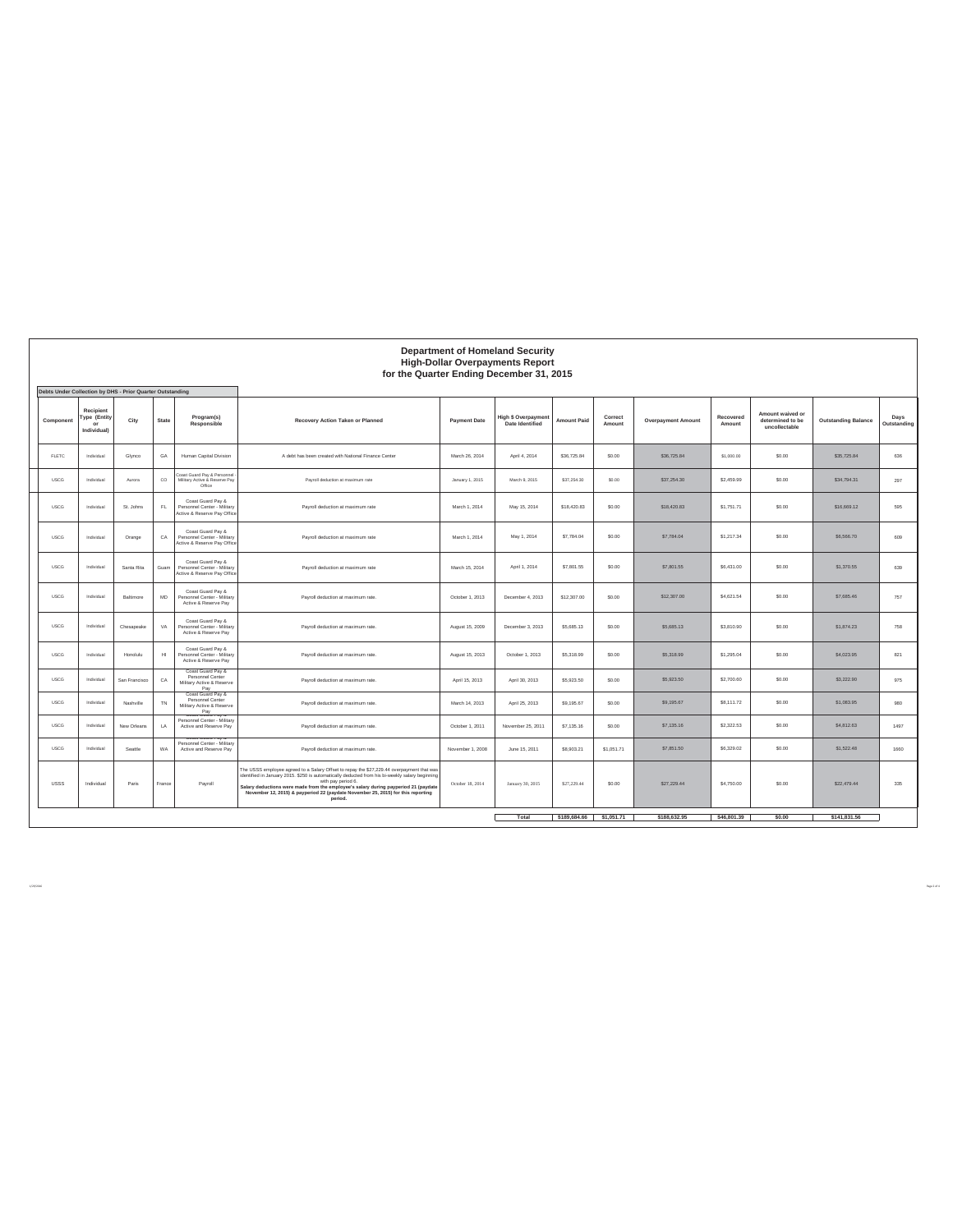|             | <b>Department of Homeland Security</b><br><b>High-Dollar Overpayments Report</b><br>for the Quarter Ending December 31, 2015<br>Debts Sent to Treasury Offset Program for Collection |                       |                        |                                                                             |                                                                                                |                     |                                                      |                    |                   |                       |                     |                               |                     |  |
|-------------|--------------------------------------------------------------------------------------------------------------------------------------------------------------------------------------|-----------------------|------------------------|-----------------------------------------------------------------------------|------------------------------------------------------------------------------------------------|---------------------|------------------------------------------------------|--------------------|-------------------|-----------------------|---------------------|-------------------------------|---------------------|--|
| Component   | Recipient<br>Type<br>(Entity or<br>Individual)                                                                                                                                       | City                  | <b>State</b>           | Program(s)<br>Responsible                                                   | Recovery Action Taken or Planned                                                               | <b>Payment Date</b> | <b>High \$ Overpayment</b><br><b>Date Identified</b> | <b>Amount Paid</b> | Correct<br>Amount | Overpayment<br>Amount | Recovered<br>Amount | Outstanding<br><b>Balance</b> | Days<br>Outstanding |  |
| FFMA        | Entity                                                                                                                                                                               | U.S Virgin<br>Islands | U.S. Virgin<br>Islands | Port Security Grant<br>Program                                              | Recoupment package sent to Entity. Debt sent to the Treasury Offset<br>Program for collection. | November 11, 2008   | September 30, 2010                                   | \$19,239.54        | \$0.00            | \$19,239.54           | \$0.00              | \$19,239.54                   | 1918                |  |
| <b>USCG</b> | Individual                                                                                                                                                                           | New York              | New York               | Coast Guard Pay &<br>Personnel Center -<br>Military Active &<br>Reserve Pav | Debt sent to the Treasury Offset Program for collection.                                       | September 30, 2011  | April 8, 2013                                        | \$10,893.70        | \$0.00            | \$10,893.70           | \$1,349.76          | \$9,543.94                    | 997                 |  |
| <b>USCG</b> | Individual                                                                                                                                                                           | Alameda               | California             | Coast Guard Pav &<br>Personnel Center -<br>Military Active &<br>Reserve Pav | Debt sent to the Treasury Offset Program for collection.                                       | March 15, 2014      | July 23, 2014                                        | \$5,554.90         | \$0.00            | \$5,554.90            | \$0.00              | \$5,554.90                    | 526                 |  |
| <b>USCG</b> | Individual                                                                                                                                                                           | Portsmouth            | VA                     | Coast Guard Pay &<br>Personnel Center -<br>Military Active &<br>Reserve Pay | Debt sent to the Treasury Offset Program for collection.                                       | June 15, 2013       | December 10, 2013                                    | \$51.074.15        | \$824.99          | \$50,249.16           |                     | \$50,249.16                   | 751                 |  |
| <b>USCG</b> | Individual                                                                                                                                                                           | Santa Rose            | CA                     | Coast Guard Pay &<br>Personnel Center -<br>Military Active &<br>Reserve Pav | Debt sent to the Treasury Offset Program for collection.                                       | July 31, 2012       | September 26, 2012                                   | \$29,842.78        | \$0.00            | \$29,842.78           | \$18,802.71         | \$11,040.07                   | 1191                |  |
|             |                                                                                                                                                                                      |                       |                        |                                                                             |                                                                                                | Total               | \$116,605.07                                         | \$824.99           | \$115,780.08      | \$20,152.47           | \$95,627.61         |                               |                     |  |